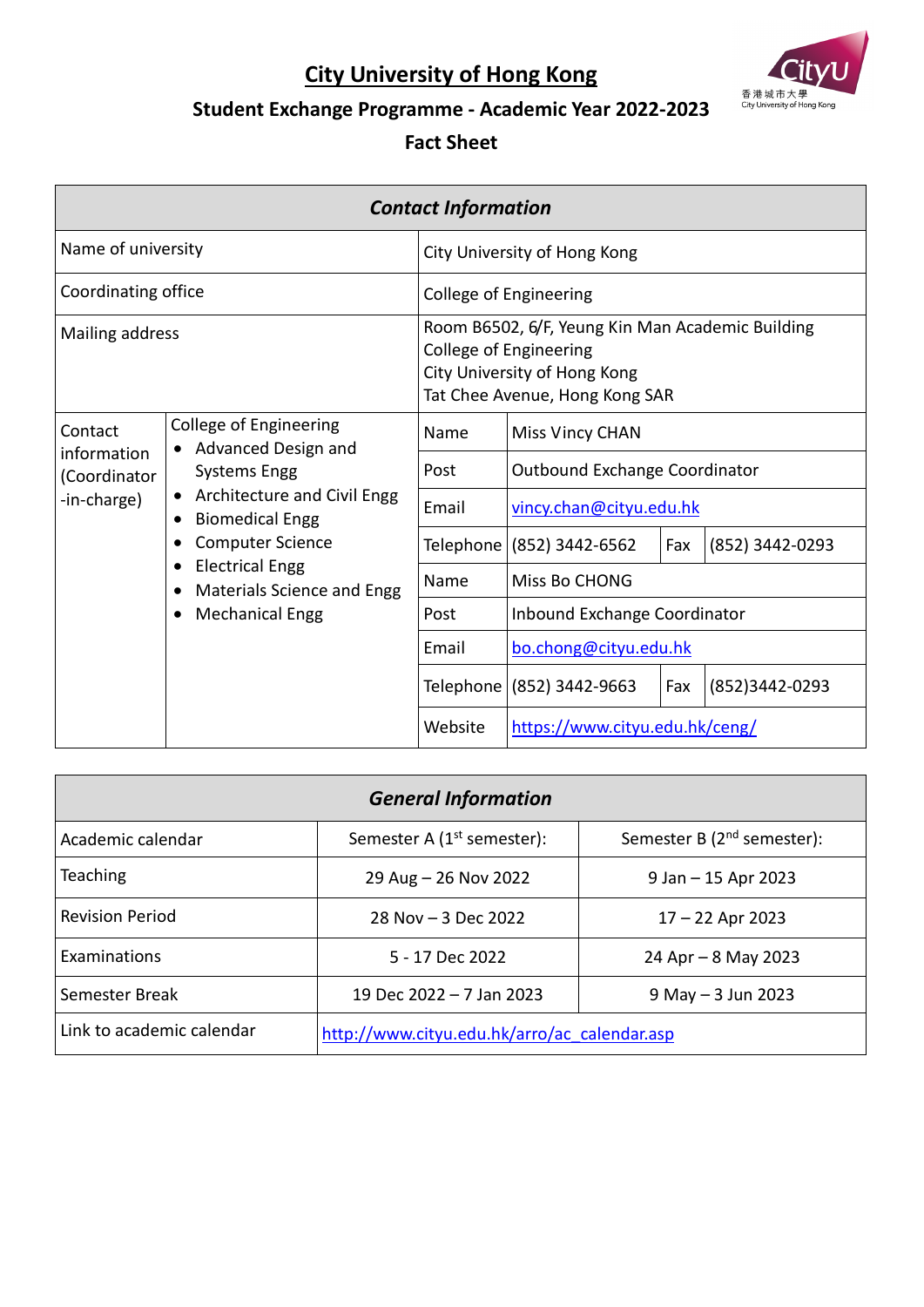| <b>Exchange-related Information</b>             |                                                                                                                                                                                                                                                                                                                                                                                                                                                                                                                                                                                                                                                                                                                                                                 |                             |  |
|-------------------------------------------------|-----------------------------------------------------------------------------------------------------------------------------------------------------------------------------------------------------------------------------------------------------------------------------------------------------------------------------------------------------------------------------------------------------------------------------------------------------------------------------------------------------------------------------------------------------------------------------------------------------------------------------------------------------------------------------------------------------------------------------------------------------------------|-----------------------------|--|
| <b>Nomination Deadline</b>                      | Semester A (September Entry):                                                                                                                                                                                                                                                                                                                                                                                                                                                                                                                                                                                                                                                                                                                                   | Semester B (January Entry): |  |
| (by email to Bo Chong<br>bo.chong@cityu.edu.hk) | 8 April                                                                                                                                                                                                                                                                                                                                                                                                                                                                                                                                                                                                                                                                                                                                                         | 1 September                 |  |
| <b>Application Period</b>                       | Semester A (September Entry):                                                                                                                                                                                                                                                                                                                                                                                                                                                                                                                                                                                                                                                                                                                                   | Semester B (January Entry): |  |
|                                                 | 8 April - 1 May                                                                                                                                                                                                                                                                                                                                                                                                                                                                                                                                                                                                                                                                                                                                                 | 1 September - 1 October     |  |
| Website for exchange-related<br>information     | • https://www.cityu.edu.hk/ceng/student-life/student-exchange/inbo<br>und-exchange<br>· https://www.cityu.edu.hk/geo/                                                                                                                                                                                                                                                                                                                                                                                                                                                                                                                                                                                                                                           |                             |  |
| Online application for admission                | Account registration (Select College of Engineering):<br>· https://banweb.cityu.edu.hk/pls/PROD/hwieuserreg cityu.P Main<br><b>Dept</b><br><b>Application login:</b><br>· https://banweb.cityu.edu.hk/pls/PROD/hwieapplacs cityu.P Login                                                                                                                                                                                                                                                                                                                                                                                                                                                                                                                        |                             |  |
| Application check list                          | The following supporting documents should be provided at the time of<br>application:<br>Academic transcript in ENGLISH (online uploading)<br>TOEFL/IELTS/CET result if English is not the medium of instruction<br>$\bullet$<br>at your institution (online uploading)<br>Application for Student Residence of CityU (online application)<br>• Application form for Visa<br>(ID995A: http://www.immd.gov.hk/pdforms/ID995A.pdf)<br>Request for Visa Sponsorship & Student's Agreement<br>https://banweb.cityu.edu.hk/pls/PROD/hwieapplacs_cityu.P_Login<br>Declaration by Financial Sponsor (Sample)<br>$\bullet$<br>http://www.cityu.edu.hk/gso/doc/Financial Sponsor Declaration<br>Eng.pdf<br>Photocopies of financial documents under the name of applicant |                             |  |
| Minimum language requirement                    | TOEFL 79 (internet-based test), IELTS 6.5 or Chinese Mainland's College<br>English Test Band 6, if English is NOT the medium of instruction at your<br>institution.                                                                                                                                                                                                                                                                                                                                                                                                                                                                                                                                                                                             |                             |  |
| Can students extend their<br>exchange stint?    | Yes, but subject to approval of the home and host institutions.<br>Application for re-admission should be raised before 1 May for<br>Semester A enrolment and 1 October for Semester B enrolment to<br>allow enough time to process the application and apply for extension<br>of visa.                                                                                                                                                                                                                                                                                                                                                                                                                                                                         |                             |  |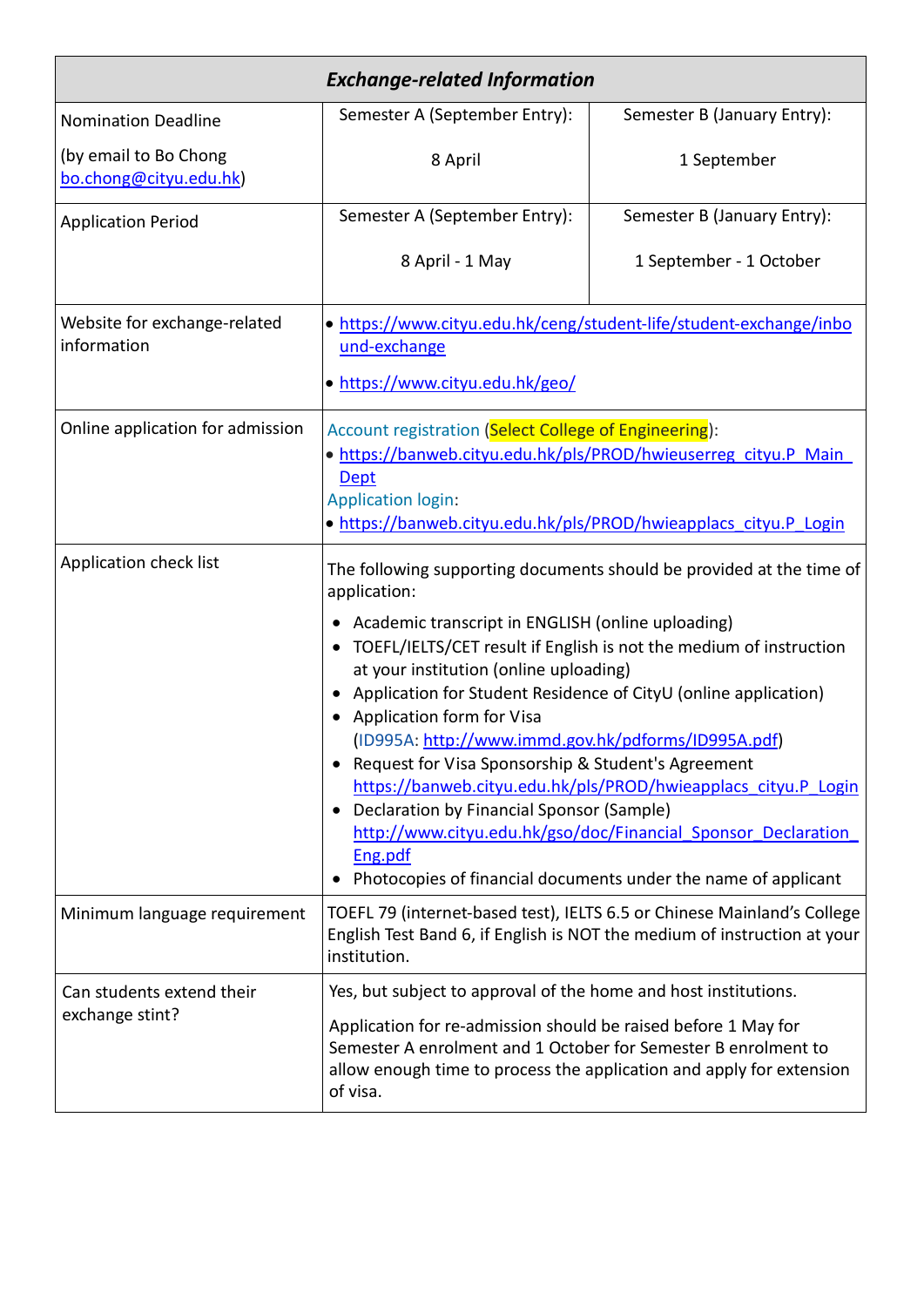| Activities or services available to<br>exchange students (e.g. student<br>activity group, student club,<br>sports facilities, wellness centre<br>etc.) | Exchange students may apply for associate membership and join<br>the activities organised by the Students' Union at CityU<br>Student residence hall activities<br>• Community service work organised by the University, e.g.<br>City-Youth Empowerment Project<br>• Access to campus facilities including library and medical centre,<br>etc. |
|--------------------------------------------------------------------------------------------------------------------------------------------------------|-----------------------------------------------------------------------------------------------------------------------------------------------------------------------------------------------------------------------------------------------------------------------------------------------------------------------------------------------|
|                                                                                                                                                        | Note: Fees will be charged for some of the activities and services.                                                                                                                                                                                                                                                                           |

| <b>Course-related Information (for exchange students)</b>                                       |                                                                                                                                                                                                                                                                   |  |
|-------------------------------------------------------------------------------------------------|-------------------------------------------------------------------------------------------------------------------------------------------------------------------------------------------------------------------------------------------------------------------|--|
| Online course information                                                                       | CENG related courses (Click "Study Plan") :<br>https://www.cityu.edu.hk/ceng/student-life/student-exchange/inboun<br>d-exchange/application                                                                                                                       |  |
|                                                                                                 | All courses :<br>https://banweb.cityu.edu.hk/pls/PROD/hwiecrselis cityu.P Main                                                                                                                                                                                    |  |
| Online course schedule/timetable                                                                | Once accepted, students can add courses by logging onto their student<br>account via<br>https://banweb.cityu.edu.hk/pls/PROD/hwieapplacs_cityu.P_Login                                                                                                            |  |
| Restricted programmes or<br>courses (not open to exchange<br>students)                          | Some courses with capacity limit do not accept exchange students. For<br>pre-requisite required courses, students must have taken courses<br>considered equivalent to the pre-requisite.                                                                          |  |
| Medium of instruction and<br>assessment                                                         | The medium of instruction and assessment at CityU is English unless<br>specified otherwise.                                                                                                                                                                       |  |
| Minimum and maximum number<br>of credits to be taken for each<br>semester                       | 12-18 credit units per semester. Exchange students must take full-time<br>credit-unit load, i.e. at least 12 credits per semester in order to meet<br>the visa requirements set by the Hong Kong SAR Immigration.                                                 |  |
| Are students allowed to take                                                                    | Yes, subject to approval by the course-offering department.                                                                                                                                                                                                       |  |
| cross-faculty modules?                                                                          | However, exchange students attached to the College of Engineering<br>(CENG) are required to take a minimum of 9 credit units from courses<br>offered by departments of CENG.                                                                                      |  |
| Level of courses                                                                                | Exchange students are allowed to take courses at undergraduate level<br>only (course level: B1-B4) unless approved otherwise.                                                                                                                                     |  |
|                                                                                                 | Normally, exchange students are not recommended to take<br>postgraduate courses and the approval is case by case and subjected<br>to course offering departments under CENG/CSCI. Postgraduate<br>courses offered by other College/School will not be considered. |  |
| Any special language courses for<br>exchange students prior to the<br>exchange programme stint? | No.                                                                                                                                                                                                                                                               |  |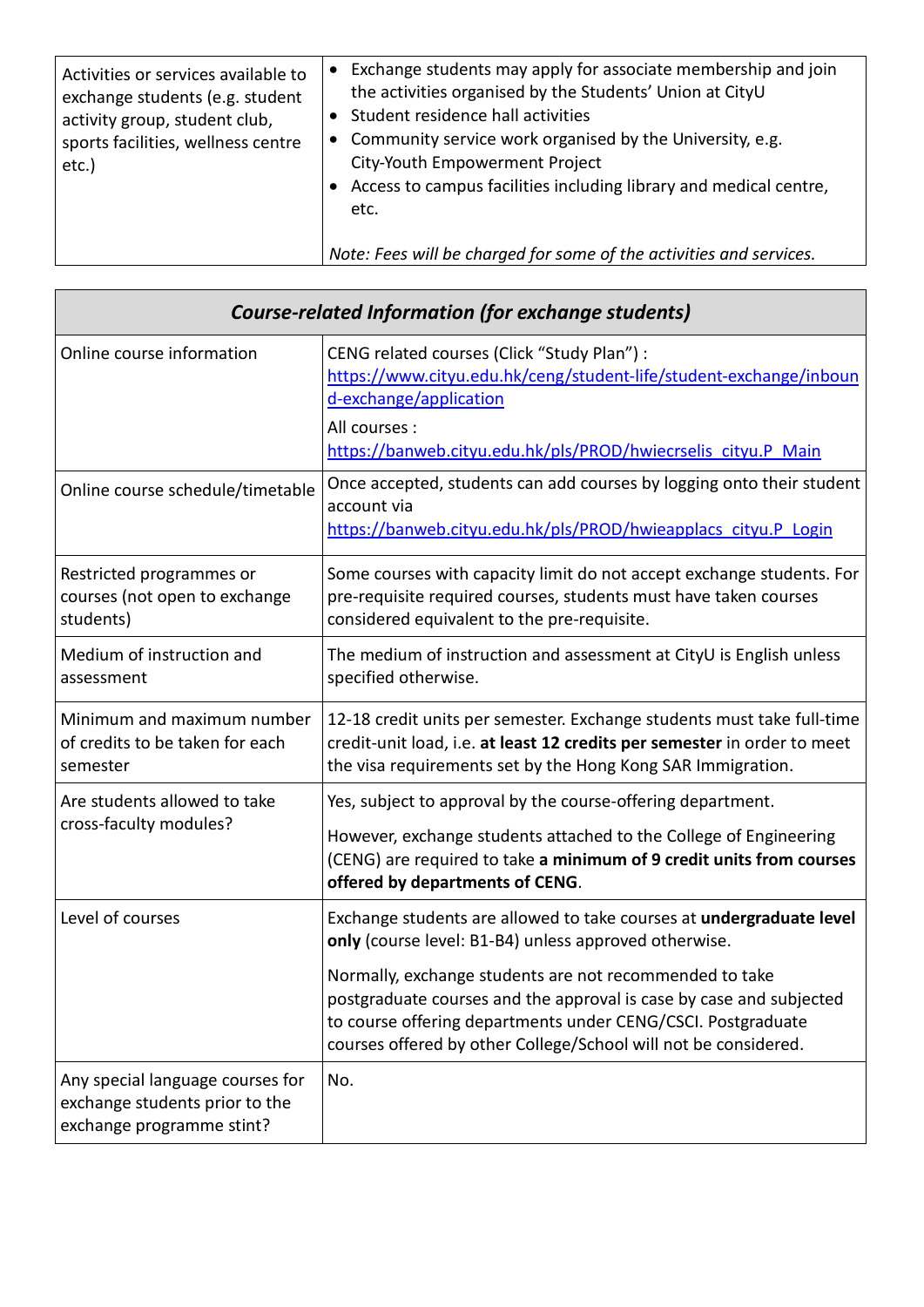## *Accommodation*

| Is on-campus accommodation<br>available for exchange students? | Yes, exchange students may apply for accommodation at Student<br>Residence. Please note that the provision of on-campus<br>accommodation is <b>NOT</b> guaranteed due to limited spaces. |
|----------------------------------------------------------------|------------------------------------------------------------------------------------------------------------------------------------------------------------------------------------------|
| Online application for on-campus                               | Submit together with exchange application via                                                                                                                                            |
| accommodation                                                  | https://banweb.cityu.edu.hk/pls/PROD/hwhaapplacs cityu.P Login                                                                                                                           |
| Is accommodation available over                                | No, accommodation at Student Residence is not available during                                                                                                                           |
| semester breaks?                                               | term break between Semesters A and B.                                                                                                                                                    |
| Link to information on                                         | https://www.cityu.edu.hk/sro/htm/e_off-campus.htm                                                                                                                                        |
| off-campus accommodation                                       | (Select "Short Term Accommodation")                                                                                                                                                      |
| Website for information on<br>accommodation                    | http://www.cityu.edu.hk/sro                                                                                                                                                              |

| <b>Visa Requirements</b>                                    |                                                                                                                                                                                                                                                                                                                                                      |  |
|-------------------------------------------------------------|------------------------------------------------------------------------------------------------------------------------------------------------------------------------------------------------------------------------------------------------------------------------------------------------------------------------------------------------------|--|
| Are exchange students required<br>to obtain a student visa? | Yes. Details and procedures can be found at:<br>• http://www.immd.gov.hk<br>• http://www.cityu.edu.hk/geo/ies stdvisa.htm<br>Students are encouraged to apply for student visa to Hong Kong via<br>CityU. CityU may act as local sponsor of exchange students who are<br>accepted for admission and meet Hong Kong visa application<br>requirements. |  |
| Are exchange students allowed to<br>work?                   | No. Exchange students are not allowed to work, whether paid or<br>unpaid.                                                                                                                                                                                                                                                                            |  |

| <b>Arrival / Orientation Programme</b>    |                                                                                                                                                                                                                          |                                                                    |
|-------------------------------------------|--------------------------------------------------------------------------------------------------------------------------------------------------------------------------------------------------------------------------|--------------------------------------------------------------------|
| Recommended arrival dates                 | Semester A (tentative dates):                                                                                                                                                                                            | Semester B (tentative dates):                                      |
|                                           | 22 - 26 Aug 2022                                                                                                                                                                                                         | $2 - 6$ Jan 2023                                                   |
| Is airport pick-up service<br>available?  | Yes, scheduled shuttle bus service from Hong Kong International<br>Airport to CityU Student Residence at Cornwall Street will normally<br>be provided during the orientation week (Mon-Fri). Reservation is<br>required. |                                                                    |
| Orientation period                        | Semester A (tentative dates):                                                                                                                                                                                            | Semester B (tentative dates):                                      |
|                                           | It normally starts from the week<br>before the semester commences.                                                                                                                                                       | It normally starts from the week<br>before the semester commences. |
| Cost of orientation programme<br>(if any) | Most of the activities are free of charge, except for city excursions<br>that will charge a modest activity fee.                                                                                                         |                                                                    |